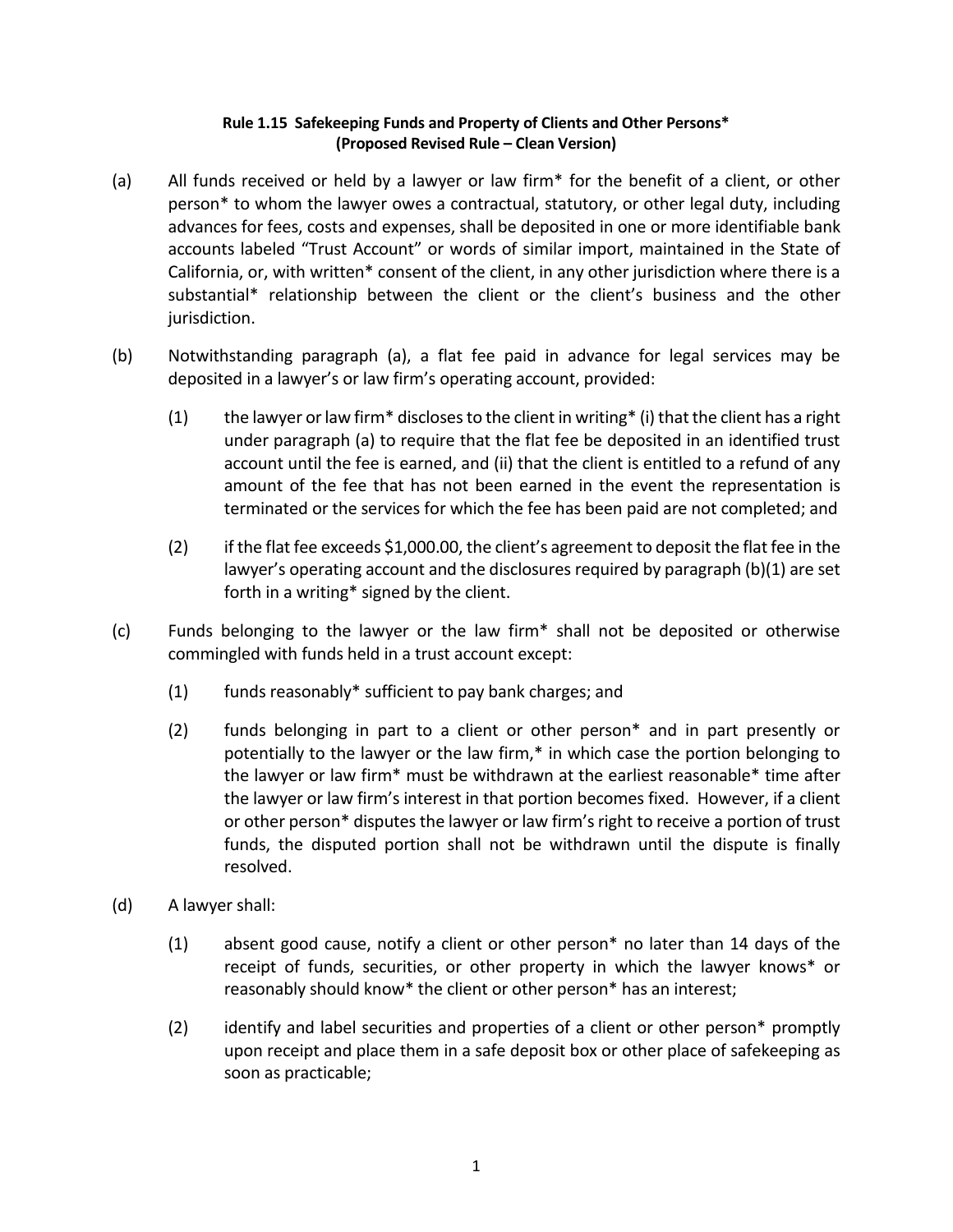- (3) maintain complete records of all funds, securities, and other property of a client or other person\* coming into the possession of the lawyer or law firm;\*
- (4) promptly account in writing\* to the client or other person\* for whom the lawyer holds funds or property;
- (5) preserve records of all funds and property held by a lawyer or law firm\* under this rule for a period of no less than five years after final appropriate distribution of such funds or property;
- (6) comply with any order for an audit of such records issued pursuant to the Rules of Procedure of the State Bar; and
- (7) promptly distribute any undisputed funds or property in the possession of the lawyer or law firm<sup>\*</sup> that the client or other person<sup>\*</sup> is entitled to receive.
- (e) The Board of Trustees of the State Bar shall have the authority to formulate and adopt standards as to what "records" shall be maintained by lawyers and law firms\* in accordance with subparagraph (d)(3). The standards formulated and adopted by the Board, as from time to time amended, shall be effective and binding on all lawyers.
- (f) For purposes of determining a lawyer's compliance with paragraph (d)(7), absent a request from the client or other person\* that the funds or property continue to be held by the lawyer, it shall constitute a presumed violation for a lawyer, absent good cause, to fail to distribute undisputed funds or property within 45-days of the date when the funds become undisputed as defined by paragraph (g). A "presumed violation" means that there is a rebuttable presumption affecting the burden of proof as defined in Evidence Code sections 605 and 606.
- (g) As used in this rule, "undisputed funds or property" refers to funds or property in the possession of a lawyer or law firm\* where the lawyer knows\* or reasonably should know\* that the ownership interest of the client or other person\* in the funds or property has become fixed and there are no unresolved issues as to the client's or other person's\* entitlement to receive the funds or property. Possible issues concerning the entitlement to the funds or property may include, but are not limited to, resolution of entitlement issues arising from: medical liens; statutory liens; prior attorney liens; disputed costs or expenses; disputed attorney fees; a bank's policies for clearing a check or draft; any applicable conditions on entitlement such as a plaintiff's execution of a release and dismissal; or any legal proceeding, such as an interpleader action, concerning the entitlement of any person to receive all or a portion of the funds or property.

# *Standards:*

Pursuant to this rule, the Board of Trustees of the State Bar adopted the following standards, effective November 1, 2018, as to what "records" shall be maintained by lawyers and law firms\* in accordance with paragraph (d)(3).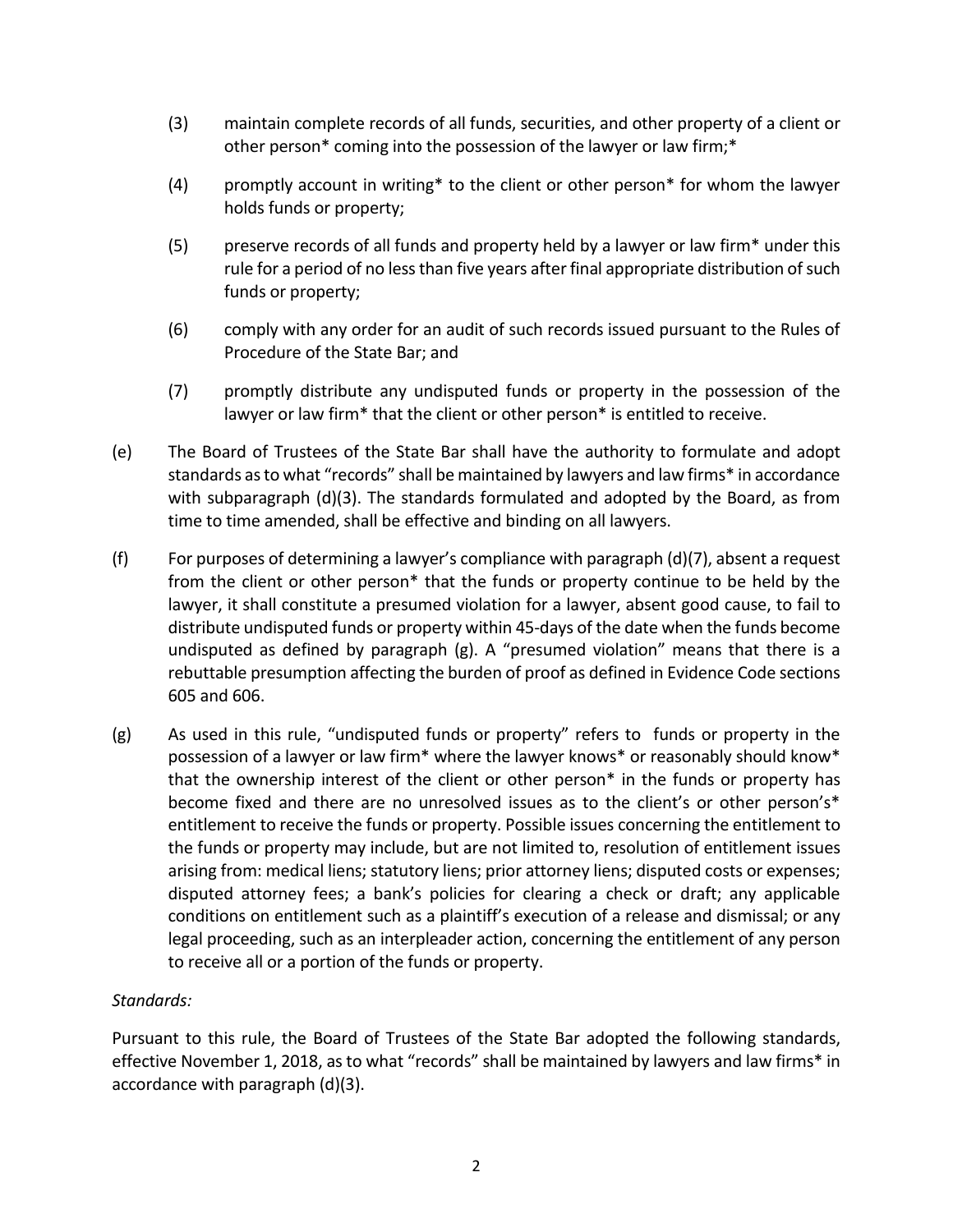- (1) A lawyer shall, from the date of receipt of funds of the client or other person\* through the period ending five years from the date of appropriate disbursement of such funds, maintain:
	- (a) a written\* ledger for each client or other person\* on whose behalf funds are held that sets forth:
		- (i) the name of such client or other person;\*
		- (ii) the date, amount and source of all funds received on behalf of such client or other person;\*
		- (iii) the date, amount, payee and purpose of each disbursement made on behalf of such client or other person;\* and
		- (iv) the current balance for such client or other person;\*
	- (b) a written\* journal for each bank account that sets forth:
		- (i) the name of such account;
		- (ii) the date, amount and client affected by each debit and credit; and
		- (iii) the current balance in such account;
	- (c) all bank statements and cancelled checks for each bank account; and
	- (d) each monthly reconciliation (balancing) of (a), (b), and (c).
- (2) A lawyer shall, from the date of receipt of all securities and other properties held for the benefit of client or other person\* through the period ending five years from the date of appropriate disbursement of such securities and other properties, maintain a written\* journal that specifies:
	- (a) each item of security and property held;
	- (b) the person\* on whose behalf the security or property is held;
	- (c) the date of receipt of the security or property;
	- (d) the date of distribution of the security or property; and
	- (e) person\* to whom the security or property was distributed.

# **Comment**

[1] Whether a lawyer owes a contractual, statutory or other legal duty under paragraph (a) to hold funds on behalf of a person\* other than a client in situations where client funds are subject to a third-party lien will depend on the relationship between the lawyer and the thirdparty, whether the lawyer has assumed a contractual obligation to the third person\* and whether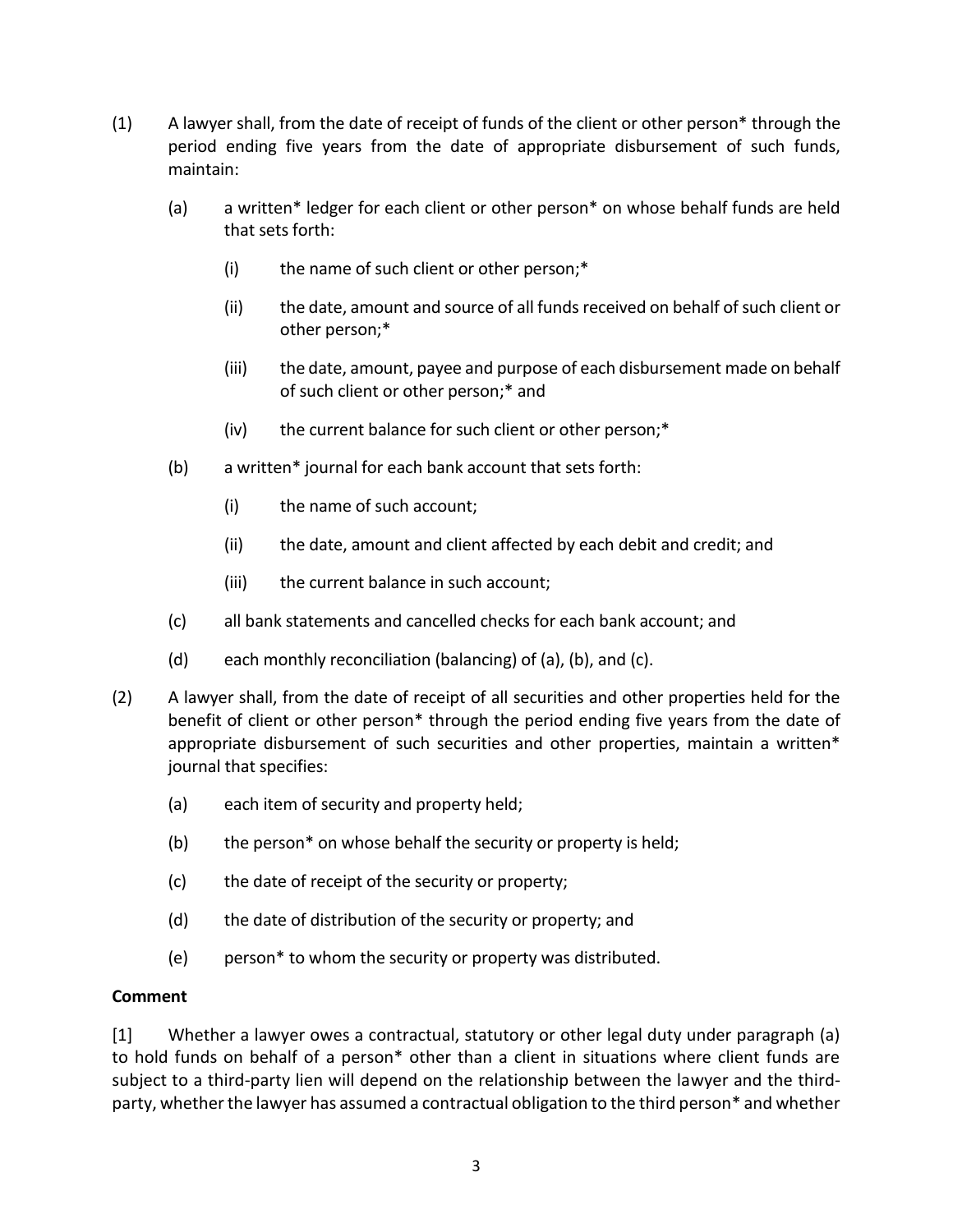the lawyer has an independent obligation to honor the lien under a statute or other law. In certain circumstances, a lawyer may be civilly liable when the lawyer has notice of a lien and disburses funds in contravention of the lien. (See *Kaiser Foundation Health Plan, Inc. v. Aguiluz* (1996) 47 Cal.App.4th 302 [54 Cal.Rptr.2d 665].) However, civil liability by itself does not establish a violation of this rule. (Compare *Johnstone v. State Bar of California* (1966) 64 Cal.2d 153, 155- 156 [49 Cal.Rptr. 97] ["'When an attorney assumes a fiduciary relationship and violates his duty in a manner that would justify disciplinary action if the relationship had been that of attorney and client, he may properly be disciplined for his misconduct.'"] with *Crooks v. State Bar* (1970) 3 Cal.3d 346, 358 [90 Cal.Rptr. 600] [lawyer who agrees to act as escrow or stakeholder for a client and a third-party owes a duty to the nonclient with regard to held funds].)

[2] As used in this rule, "advances for fees" means a payment intended by the client as an advance payment for some or all of the services that the lawyer is expected to perform on the client's behalf. With respect to the difference between a true retainer and a flat fee, which is one type of advance fee, see rule 1.5(d) and (e). Subject to rule 1.5, a lawyer or law firm\* may enter into an agreement that defines when or how an advance fee is earned and may be withdrawn from the client trust account.

[3] Absent written\* disclosure and the client's agreement in a writing\* signed by the client as provided in paragraph (b), a lawyer must deposit a flat fee paid in advance of legal services in the lawyer's trust account. Paragraph (b) does not apply to advance payment for costs and expenses. Paragraph (b) does not alter the lawyer's obligations under paragraph (d) or the lawyer's burden to establish that the fee has been earned.

[4] Subparagraph (d)(7) is not intended to apply to a fee or expense paid in advance, the client file, or any other property that the client has asked the lawyer to keep or maintain. Regarding a lawyer's refund of a fee or expense paid in advance, see rule 1.16(e)(2). Regarding the release of a client's file to the client, see rule 1.16(e)(1).

[5] Although the rebuttable presumption in paragraph (f) might not apply in every situation, a lawyer must still comply will all other applicable provisions of this rule. This includes a lawyer's duty to take diligent steps to initiate and complete the resolution of issues concerning a client's or other person's\* entitlement to funds or property received by a lawyer.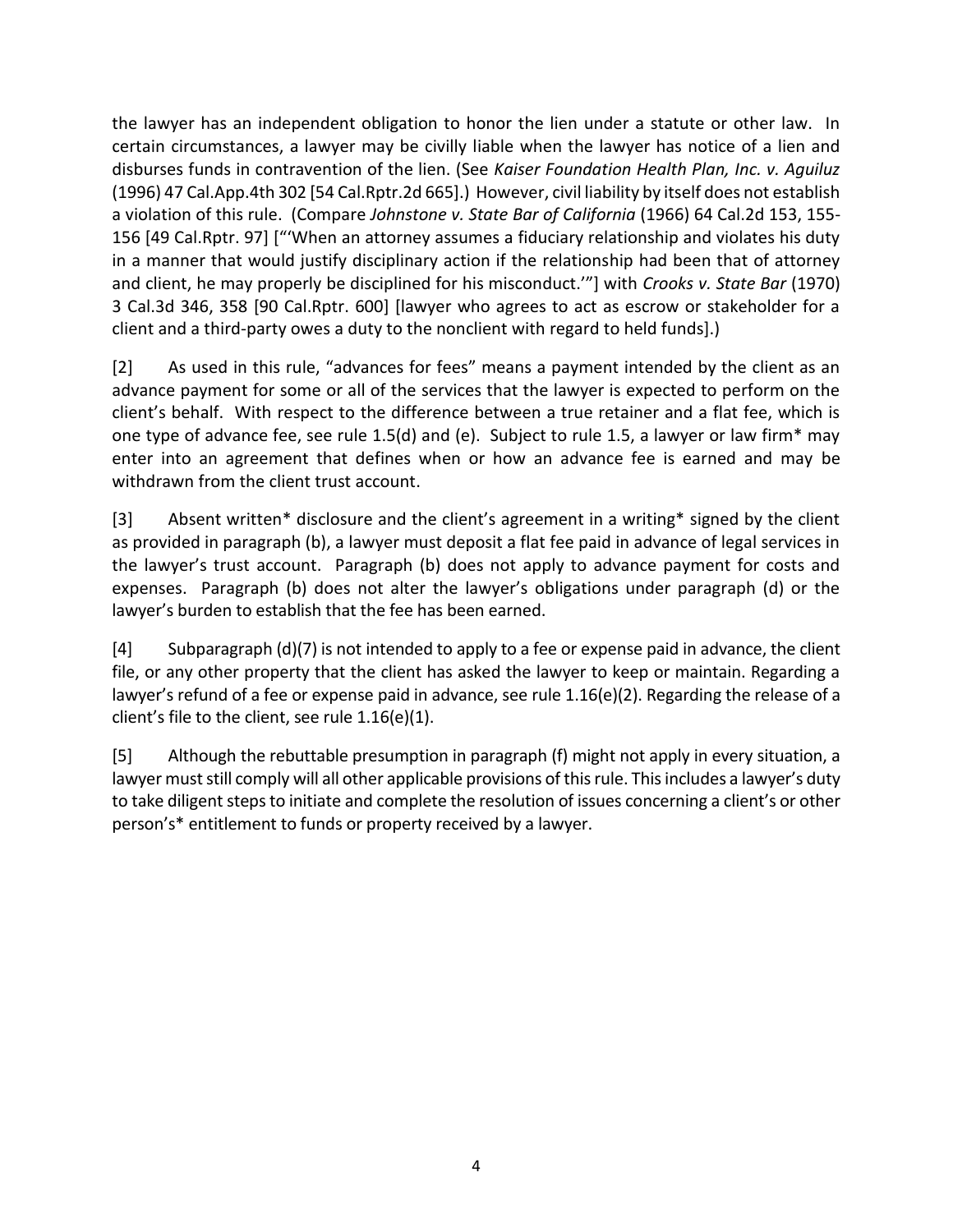# **Rule 1.15 Safekeeping Funds and Property of Clients and Other Persons\* (Proposed Revised Rule – Redline)**

- (a) All funds received or held by a lawyer or law firm\* for the benefit of a client, or other person\* to whom the lawyer owes a contractual, statutory, or other legal duty, including advances for fees, costs and expenses, shall be deposited in one or more identifiable bank accounts labeled "Trust Account" or words of similar import, maintained in the State of California, or, with written\* consent of the client, in any other jurisdiction where there is a substantial\* relationship between the client or the client's business and the other jurisdiction.
- (b) Notwithstanding paragraph (a), a flat fee paid in advance for legal services may be deposited in a lawyer's or law firm's operating account, provided:
	- (1) the lawyer or law firm\* discloses to the client in writing\* (i) that the client has a right under paragraph (a) to require that the flat fee be deposited in an identified trust account until the fee is earned, and (ii) that the client is entitled to a refund of any amount of the fee that has not been earned in the event the representation is terminated or the services for which the fee has been paid are not completed; and
	- (2) if the flat fee exceeds \$1,000.00, the client's agreement to deposit the flat fee in the lawyer's operating account and the disclosures required by paragraph (b)(1) are set forth in a writing\* signed by the client.
- (c) Funds belonging to the lawyer or the law firm\* shall not be deposited or otherwise commingled with funds held in a trust account except:
	- (1) funds reasonably\* sufficient to pay bank charges; and
	- (2) funds belonging in part to a client or other person\* and in part presently or potentially to the lawyer or the law firm,\* in which case the portion belonging to the lawyer or law firm\* must be withdrawn at the earliest reasonable\* time after the lawyer or law firm's interest in that portion becomes fixed. However, if a client or other person\* disputes the lawyer or law firm's right to receive a portion of trust funds, the disputed portion shall not be withdrawn until the dispute is finally resolved.
- (d) A lawyer shall:
	- (1) promptly absent good cause, notify a client or other person\* no later than 14 days of the receipt of funds, securities, or other property in which the lawyer knows\* or reasonably should know\* the client or other person\* has an interest;
	- (2) identify and label securities and properties of a client or other person\* promptly upon receipt and place them in a safe deposit box or other place of safekeeping as soon as practicable;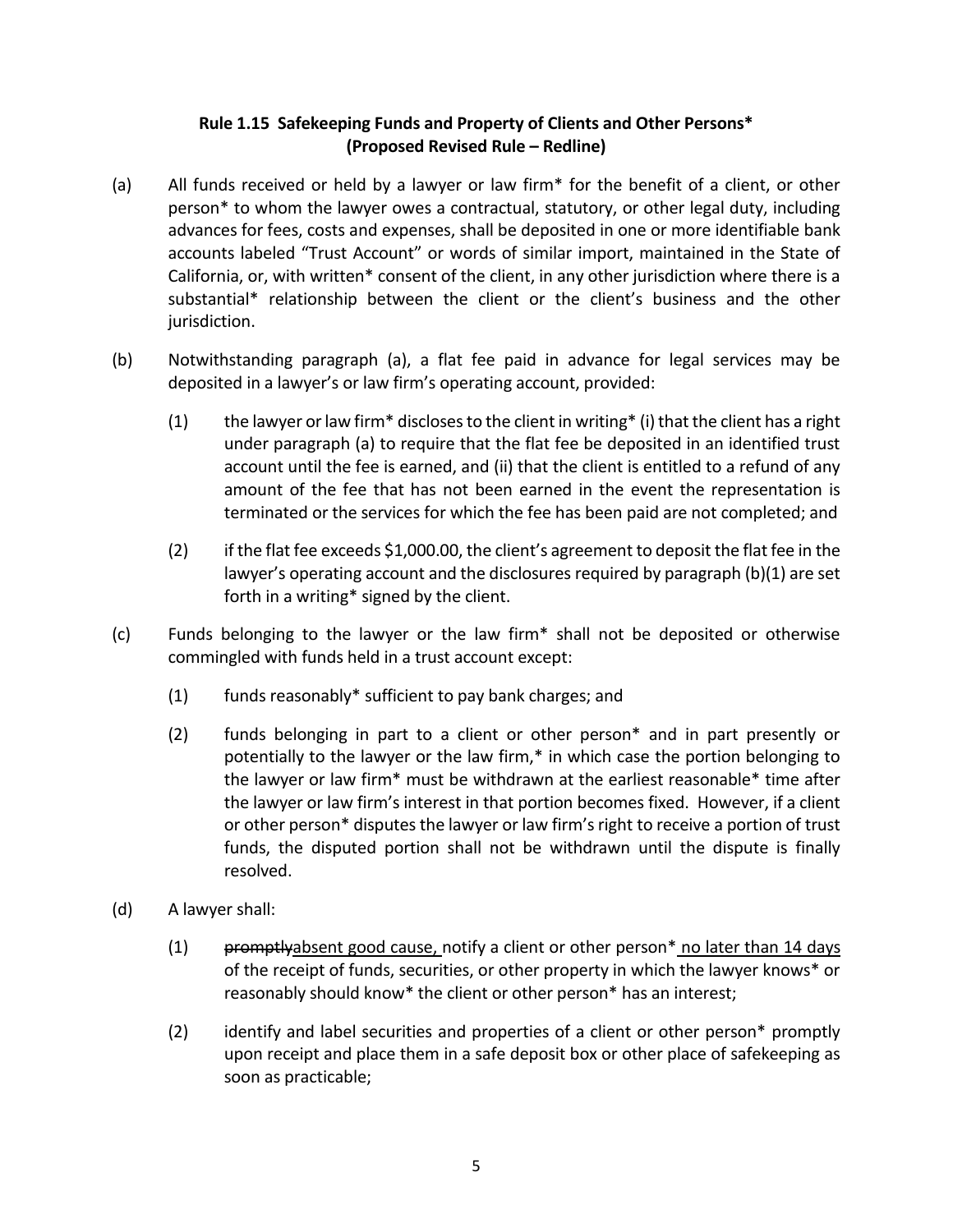- (3) maintain complete records of all funds, securities, and other property of a client or other person\* coming into the possession of the lawyer or law firm;\*
- (4) promptly account in writing\* to the client or other person\* for whom the lawyer holds funds or property;
- (5) preserve records of all funds and property held by a lawyer or law firm\* under this rule for a period of no less than five years after final appropriate distribution of such funds or property;
- (6) comply with any order for an audit of such records issued pursuant to the Rules of Procedure of the State Bar; and
- $(7)$  promptly distribute, as requested by the client or other person, $*$  any undisputed funds or property in the possession of the lawyer or law firm\* that the client or other person\* is entitled to receive.
- (e) The Board of Trustees of the State Bar shall have the authority to formulate and adopt standards as to what "records" shall be maintained by lawyers and law firms\* in accordance with subparagraph (d)(3). The standards formulated and adopted by the Board, as from time to time amended, shall be effective and binding on all lawyers.
- (f) For purposes of determining a lawyer's compliance with paragraph (d)(7), absent a request from the client or other person\* that the funds or property continue to be held by the lawyer, it shall constitute a presumed violation for a lawyer, absent good cause, to fail to distribute undisputed funds or property within 45-days of the date when the funds become undisputed as defined by paragraph (g). A "presumed violation" means that there is a rebuttable presumption affecting the burden of proof as defined in Evidence Code sections 605 and 606.
- (g) As used in this rule, "undisputed funds or property" refers to funds or property in the possession of a lawyer or law firm\* where the lawyer knows\* or reasonably should know\* that the ownership interest of the client or other person\* in the funds or property has become fixed and there are no unresolved issues as to the client's or other person's\* entitlement to receive the funds or property. Possible issues concerning the entitlement to the funds or property may include, but are not limited to, resolution of entitlement issues arising from: medical liens; statutory liens; prior attorney liens; disputed costs or expenses; disputed attorney fees; a bank's policies for clearing a check or draft; any applicable conditions on entitlement such as a plaintiff's execution of a release and dismissal; or any legal proceeding, such as an interpleader action, concerning the entitlement of any person to receive all or a portion of the funds or property.

# *Standards:*

Pursuant to this rule, the Board of Trustees of the State Bar adopted the following standards, effective November 1, 2018, as to what "records" shall be maintained by lawyers and law firms\* in accordance with paragraph (d)(3).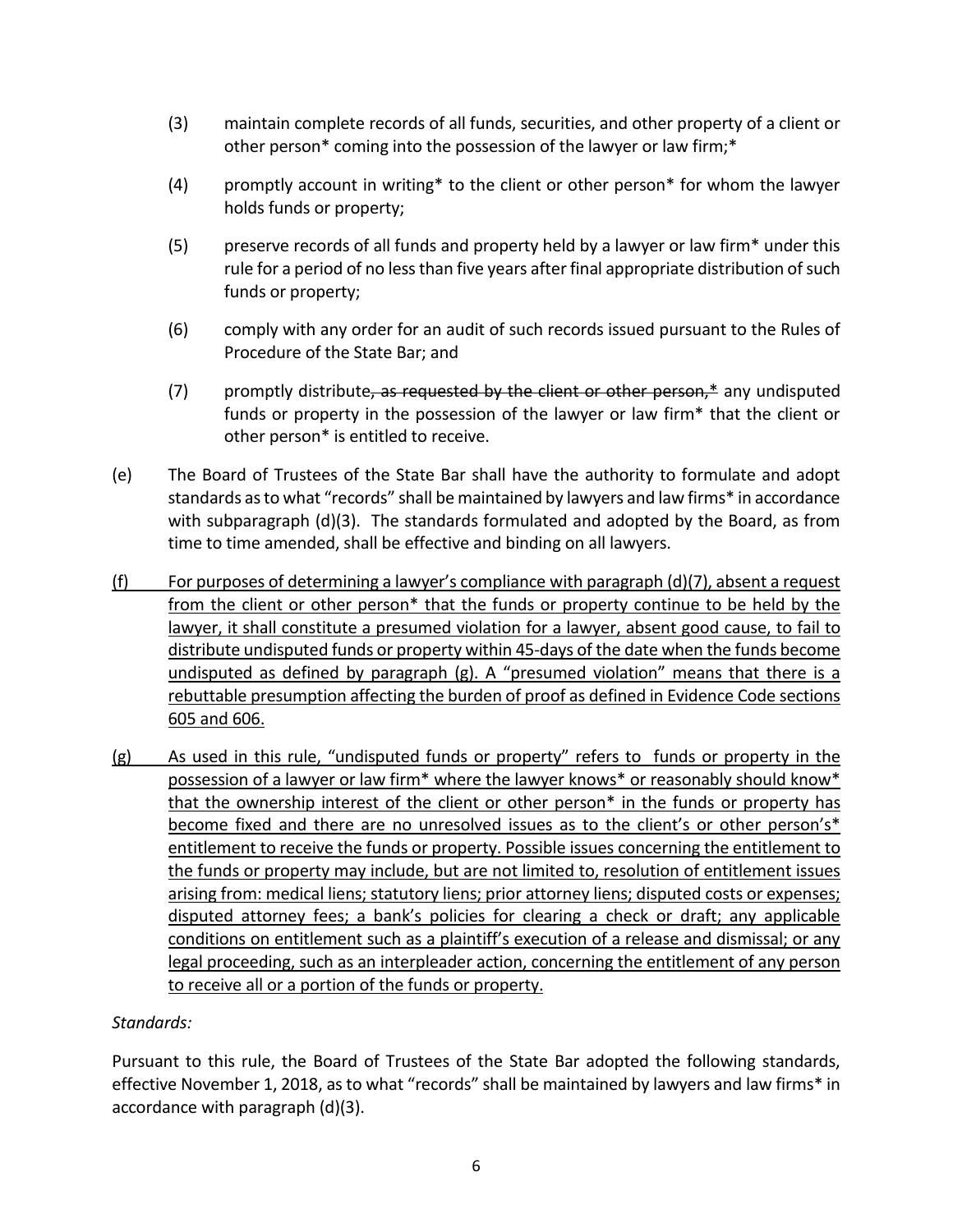- (1) A lawyer shall, from the date of receipt of funds of the client or other person\* through the period ending five years from the date of appropriate disbursement of such funds, maintain:
	- (a) a written\* ledger for each client or other person\* on whose behalf funds are held that sets forth:
		- (i) the name of such client or other person;\*
		- (ii) the date, amount and source of all funds received on behalf of such client or other person;\*
		- (iii) the date, amount, payee and purpose of each disbursement made on behalf of such client or other person;\* and
		- (iv) the current balance for such client or other person;\*
	- (b) a written\* journal for each bank account that sets forth:
		- (i) the name of such account;
		- (ii) the date, amount and client affected by each debit and credit; and
		- (iii) the current balance in such account;
	- (c) all bank statements and cancelled checks for each bank account; and
	- (d) each monthly reconciliation (balancing) of (a), (b), and (c).
- (2) A lawyer shall, from the date of receipt of all securities and other properties held for the benefit of client or other person\* through the period ending five years from the date of appropriate disbursement of such securities and other properties, maintain a written\* journal that specifies:
	- (a) each item of security and property held;
	- (b) the person\* on whose behalf the security or property is held;
	- (c) the date of receipt of the security or property;
	- (d) the date of distribution of the security or property; and
	- (e) person\* to whom the security or property was distributed.

# **Comment**

[1] Whether a lawyer owes a contractual, statutory or other legal duty under paragraph (a) to hold funds on behalf of a person\* other than a client in situations where client funds are subject to a third-party lien will depend on the relationship between the lawyer and the thirdparty, whether the lawyer has assumed a contractual obligation to the third person\* and whether